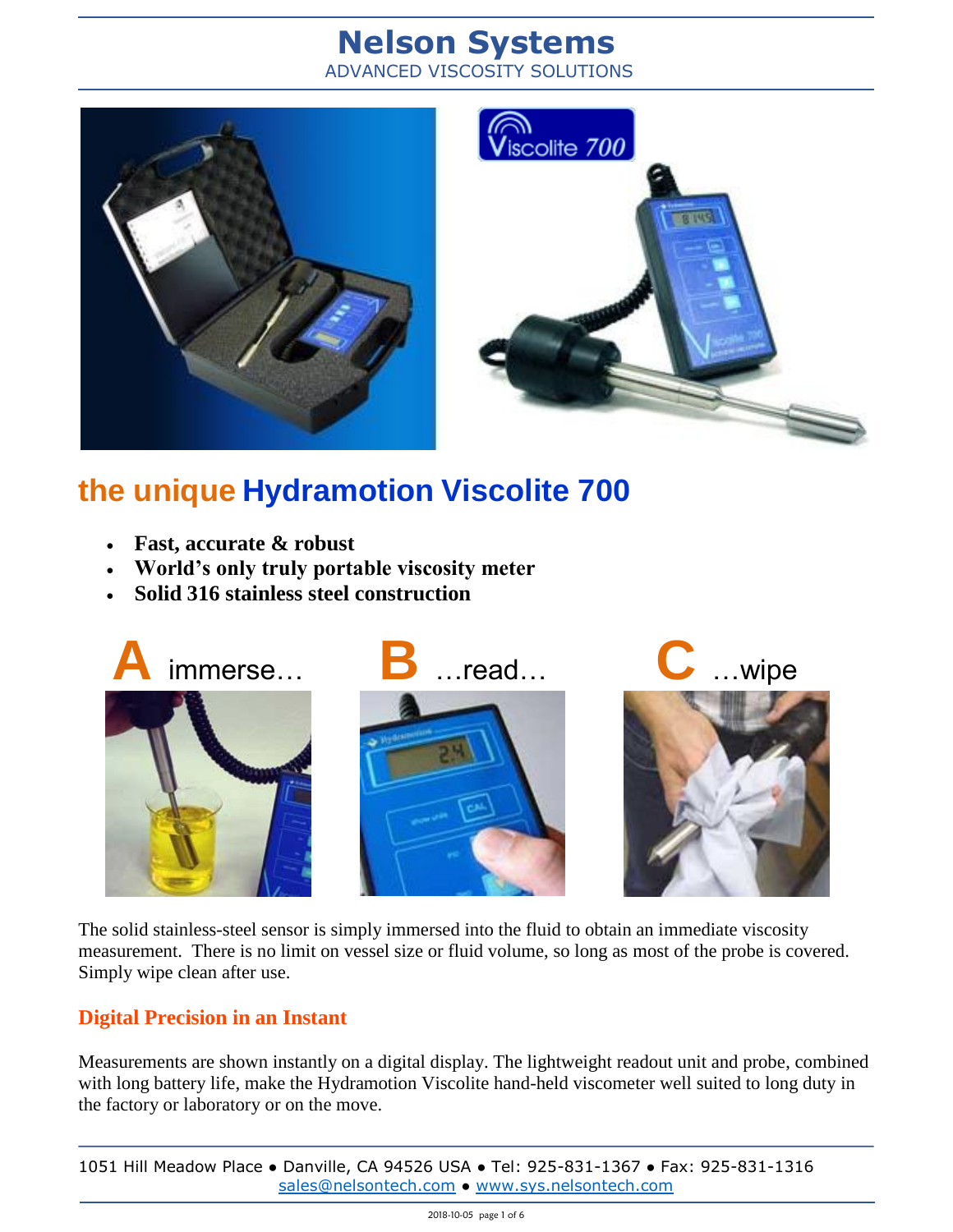### **Accurate and Tough**

The Viscolite is amazingly robust - able to withstand the most heavy-handed use without sacrificing outstanding accuracy and sensitivity. You can even stir the fluid with it! Furthermore, the absence of any moving parts, seals or bearings means maintenance is virtually eliminated.

All Viscolites are factory calibrated in a ISO9001 laboratory and come complete with their own carrying case, User Manual, and Calibration Certificate. A standard feature is **integral temperature measurement** for automatic temperature correction of viscosity.



## **Making** *waves* **in sensor technology**

The Viscolite viscometer is in a class of instruments called *vibrational* or *resonant* viscometers. Vibrational viscometers work by creating waves — but it turns out that the type of wave is very important. Not just any wave will do.

**Viscosity is a** *shear* **measurement.** It can only be truly assessed under shear conditions, so we use *shear waves*. There are many other types of vibrational waves but these are avoided as they can behave unpredictably in process environments.

**To the naked eye, nothing moves.** The solid stainless steel sensor is submerged in the fluid and made to move back and forth microscopically at a high frequency. This is called "resonance". As the surface of the sensor shears through the liquid, energy is lost to the fluid because of its viscosity.

The dissipated energy is accurately measured by microprocessor-controlled electronics and then equated back to viscosity. Higher viscosity causes a greater loss of energy and hence a higher reading.

The harnessing of the wave dissipation principle with solid engineering design gives Hydramotion viscometers a rare combination of incredible sensitivity and toughness.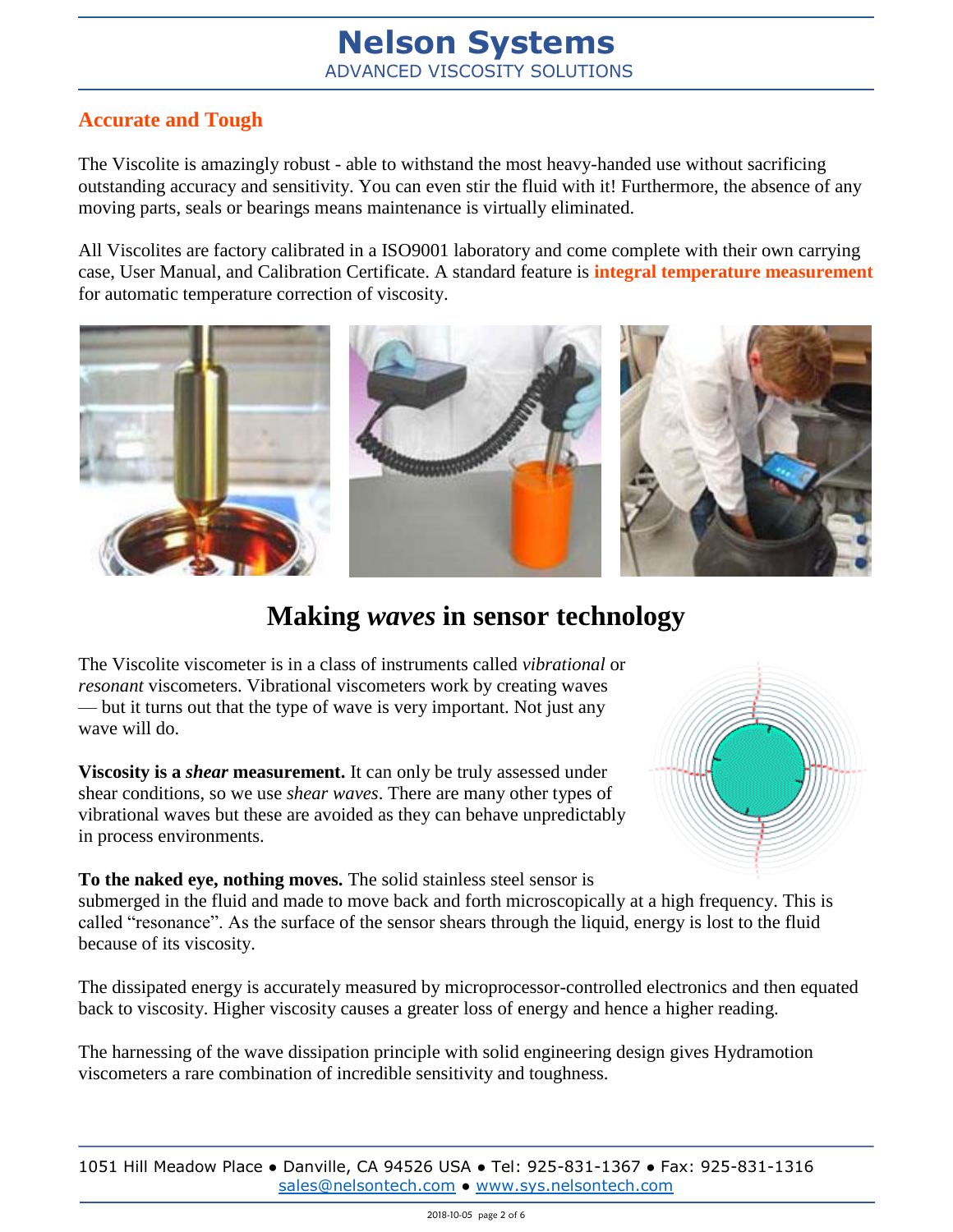## **Nelson Systems** ADVANCED VISCOSITY SOLUTIONS

#### **Model VL7-100B-d21 Portable Viscometer**



#### **Transducer**

Viscosity Accuracy:  $1\%$  of reading or  $\pm 0.1$  cP Viscosity Repeatability:  $0.5\%$  of reading or  $\pm 0.1$  cP Complete Viscosity Range: 0 to 10,000 cP Minimum Sample Volume: 100 ml Min. Immersion Depth, Viscosity only: 115 mm (4.53 in) Min. Immersion Depth w/Temperature: 145 mm (5.71 in) Overall Length: 303 mm (11.93 in) standard Temperature Range:  $-20^{\circ}$ C to  $120^{\circ}$ C (-4°F to  $248^{\circ}$ F) Weight: 700 g (1.54 lb) Wetted Parts: 316 Stainless Steel Enclosure: Acetal (Delrin®) Environmental Rating: IP65 Safety Certification: Safe Area

#### **Signal Processor**

Processor: HP550 Weight: 500 g (1.10 lb) Environmental rating: IP65 Power Supply:  $4 \times AA$  alkaline cells

Temperature: Temperature measurement and viscosity correction to standard temperature

Accessories: Carrying case, user manual, calibration certificate Option: Charles Communist Contract Mastelloy C-22 wetted parts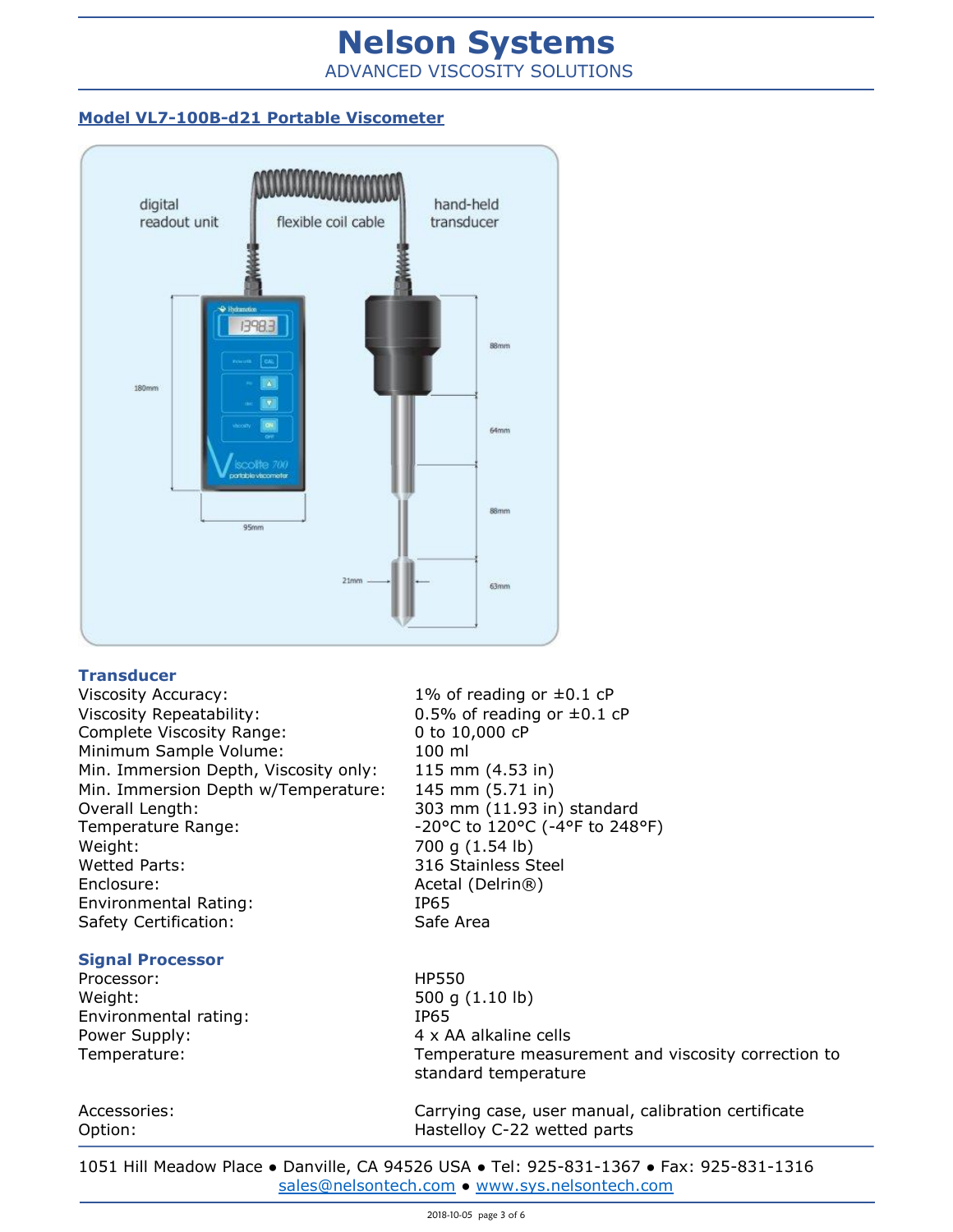## **Nelson Systems** ADVANCED VISCOSITY SOLUTIONS

#### **Model VL7-100B-d15 Small-Sample Portable Viscometer**



#### **Transducer**

Viscosity Accuracy:  $1\%$  of reading or  $\pm 0.1$  cP Viscosity Repeatability:  $0.5\%$  of reading or  $\pm 0.1$  cP Complete Viscosity Range: 0 to 5,000 cP Minimum Sample Volume: 10 ml Min. Immersion Depth, Viscosity only: 35 mm (1.38 in) Min. Immersion Depth w/Temperature: 62 mm (2.44 in) Overall Length: 213.5 mm (8.41 in) Temperature Range:  $-20^{\circ}$ C to  $120^{\circ}$ C (-4°F to  $248^{\circ}$ F) Weight: 500 g (1.10 lb) Wetted parts: 316 Stainless Steel Enclosure: Acetal (Delrin®) Environmental Rating: IP65 Safety Certification: Safe Area

#### **Signal Processor**

Processor: HP550 Weight: 500 g (1.10 lb) Environmental rating: IP65 Power Supply:  $4 \times AA$  alkaline cells

Temperature: Temperature measurement and viscosity correction to standard temperature Accessories: Carrying case, user manual, calibration certificate Option: Changeles Mastelloy C-22 wetted parts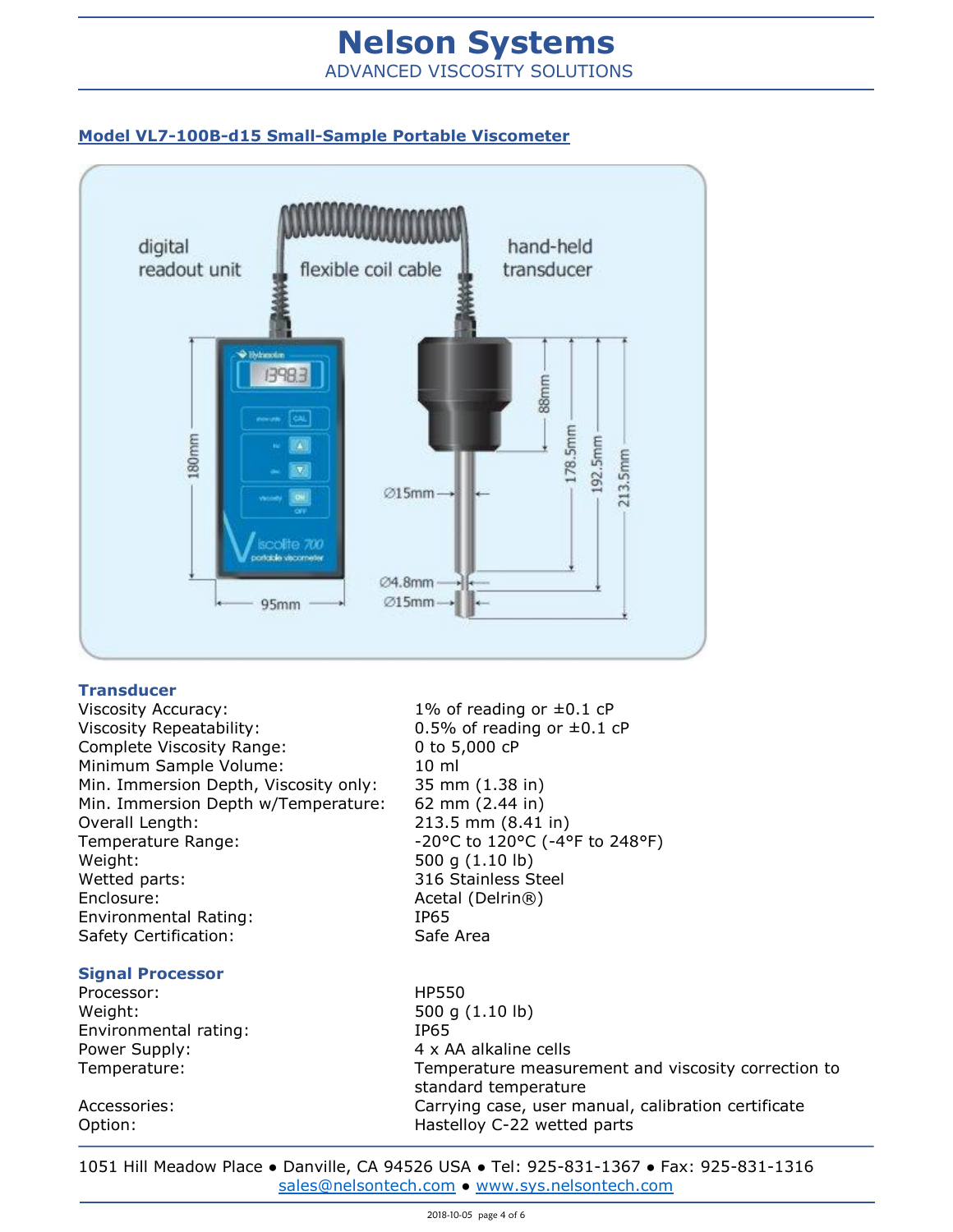# **Nelson Systems**

ADVANCED VISCOSITY SOLUTIONS

#### **Model VL7-100B-HP-d21 Lab Viscometer**



#### **Transducer**

Viscosity Accuracy:  $1\%$  of reading or  $\pm 0.1$  cP Viscosity Repeatability:  $0.5\%$  of reading or  $\pm 0.1$  cP Complete Viscosity Range: 0 to 10,000 cP Minimum Sample Volume: 100 ml Min. Immersion Depth, Viscosity only: 115 mm (4.53 in) Min. Immersion Depth w/Temperature: 145 mm (5.71 in) Overall Length: 303 mm (11.93 in) standard Temperature Range:  $-20^{\circ}$ C to  $120^{\circ}$ C (-4°F to  $248^{\circ}$ F) Weight: 700 g (1.54 lb) Wetted Parts: 316 Stainless Steel Enclosure: Acetal (Delrin®) Environmental Rating: IP65 Safety Certification: Safe Area

#### **Signal Processor**

Processor unit: HP550L Weight: 500 g (1.10 lb) Environmental rating: IP65

Power Supply: 24 V DC external power adaptor required Analog Output: 4-20 mA, fully configurable, representing either viscosity or referenced viscosity Digital Output: RS232 ModBus serial link Temperature: Temperature measurement and viscosity correction to standard temperature

Accessories: User manual, calibration certificate Option: Changeles Mastelloy C-22 wetted parts